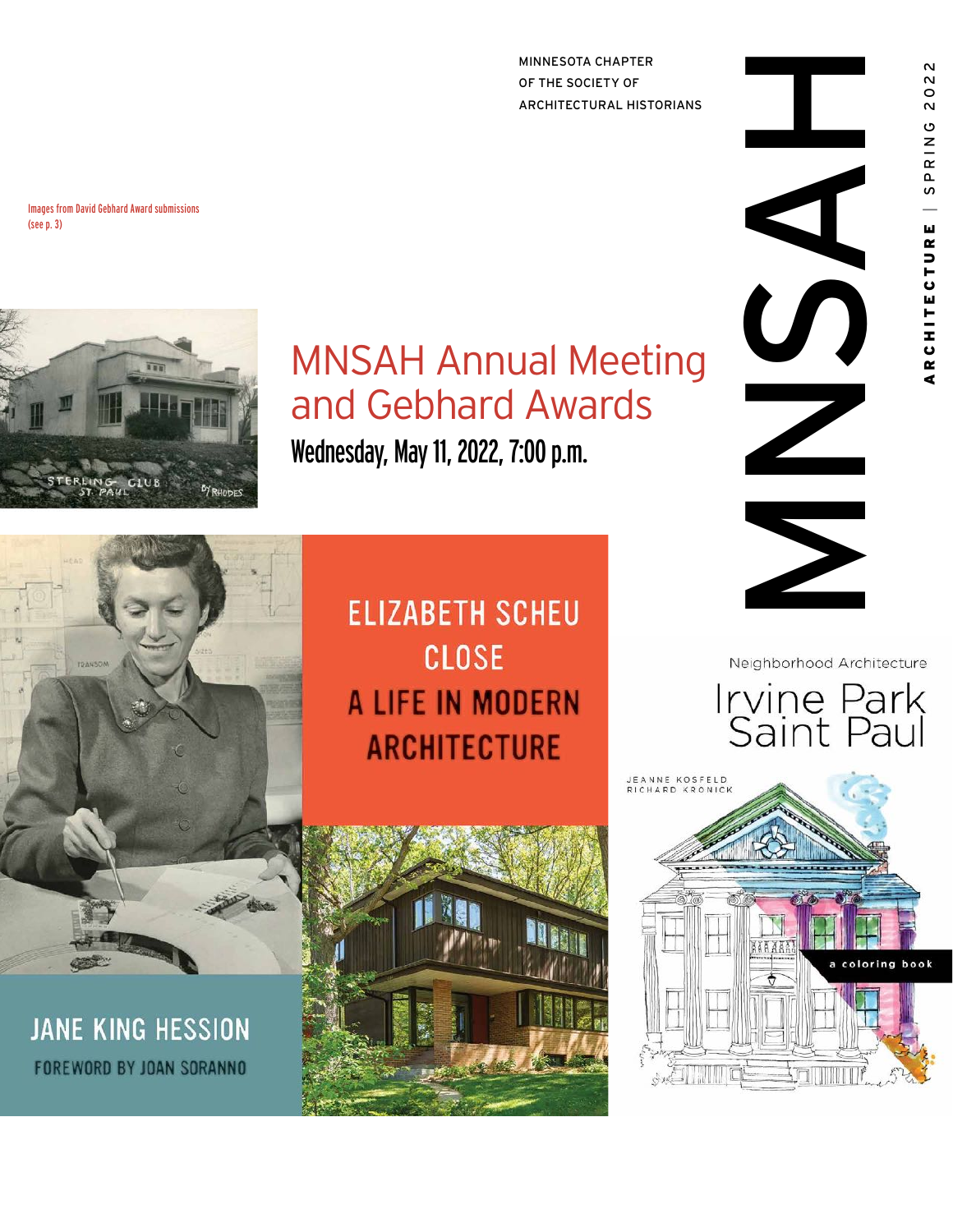

A panel of three judges appointed by the MNSAH board reviewed nominations for the 2022 Gebhard Award, presented every two years at the annual meeting. Named in honor of the late David Stanley Gebhard, distinguished Minnesota-born architectural historian, the award recognizes the outstanding books and articles on Minnesota's architectural history published in the preceding two years. The recipients of this year's awards will present highlights of their publications at the annual meeting on May 11.

- Whether the work advances or deepens a reader's understanding of the Minnesota built environment.
- Whether the sources upon which the work is based are documented.
- Whether the work balances sound scholarship with broad accessibility.
- Whether the work is adequately and effectively illustrated.

Nominated publications must address some historical aspect of the Minnesota built environment, but there is no restriction on the author's place of residence. Books and articles receive separate awards. The judges are evaluating the submissions based on the following criteria:

Minnesota's own Dr. Victoria Young, President of the Society of Architectural Historians (SAH) national organization, will be the keynote speaker for this year's annual meeting. She'll share thoughts on the state of the Society as she ends her eleven-year run as a member of SAH's Board of Directors. During this time the Society has embraced the virtual world, digital humanities, equity and inclusion, conference expansion, connections with chapters, publications, and heritage conservation issues worldwide. She'll also consider where the Society goes next. As a past president of MNSAH, Victoria is well aware that the work we all do, whether on the ground here in Minnesota, or around the world, is essential to protecting our built heritage and landscapes.

Victoria is professor of modern architectural history at the University of St. Thomas in St. Paul. Her research focuses on sacred space in a variety of contexts, from monastic churches to war museums. Her 2014 book, *Saint John's Abbey Church: Marcel Breuer and the Design of Sacred Space*, explored the impact of midcentury architectural modernism and liturgical reform on sacred architecture. The book received MNSAH's David Gebhard Award, Honorable Mention.

Other publications and research have included: "Artists and War Art" in the *Oxford Bibliography* series; the design of the National World War II Museum in New Orleans, Louisiana in the forthcoming *War Memories* from McGill-Queen's University Press; and the baptistry paradigm created by Breuer and Associates in their Catholic church designs in *Water and Sacred Architecture*, soon to be released by Routledge Publishing. Victoria has also curated three architectural exhibitions, "Building the Impossible: Kinetic Architecture" (2005), "Frank Gehry's Winton Guest House" (2011), and "Preserving the Present: The Voorsanger Architects Archive" (2018). And she served as co-editor and penned several entries for the Society of Architectural Historians' Archipedia project featuring historic properties in the state of Minnesota.

Victoria holds her M.A. and Ph.D. in architectural history from the University of Virginia. She is a past member of the Minnesota Governor's Residence Council, and the Minnesota State Historic Preservation Review Board. She was named Professor of the Year at the University of St. Thomas in 2019 and in 2018 she received a special award from the Minnesota Chapter of the American Institute of Architects for her work as a non-practicing architect to support the field.

Victoria Young

# The State of the Society of Architectural Historians **Victoria Young, Keynote Speaker**

## MNSAH Annual Meeting and Gebhard Awards

Wednesday, May 11, 2022, 7:00 p.m. via Zoom Register for MNSAH's Annual Meeting at www.mnsah.org/events/annual-meeting



The following nominations were received for this year's award, all published between July 1, 2019 and June 30, 2021:

#### BOOKS:

Jane King Hession, *Elizabeth Scheu Close: A Life in Modern Architecture*, University of Minnesota Press, 2020

Jeanne Kosfeld and Richard Kronick, *Neighborhood Architecture— Irvine Park, St. Paul—A Coloring Book*. Ramsey County Historical Society,

2021

#### ARTICLES:

Jeremiah E. Ellis, "St. Paul's Distinct Leadership Tradition: A Century of the Sterling Club." *Ramsey County History* 54, No. 2 (Summer 2019)

Matt Flueger, "A Fort Snelling History Mystery: The Lost Barracks and the Twenty-Fifth US Infantry Regiment." *Ramsey County History* 56, No. 1 (Spring 2021)

Eileen R. McCormack and Aine C. McCormack, "Women and Children First: The Volunteers of America and Louis W. Hill Build Fresh Air Rest Camp." *Ramsey County History* 55, No. 1 (Spring 2020)

Jeremy L. Nienow, "Solving the Mysteries of Fort Snelling through Archeology." *Ramsey County History* 56, No. 1 (Spring 2021)

Sarah Risser, "Take Me to the River: Establishing a Rowing Home in Minneapolis." *Minnesota History* 66, No. 7 (Fall 2019)

Bobbie Scott, "Ramsey County's 'Boy Problem:' Snapshots of Boys Totem Town." *Ramsey County History* 54, No. 4 (Winter 2020)

Diane Trout-Oertel, "Built to Last: The Historic Spangenberg Farmhouses." *Minnesota History* 67, No. 1 (Spring 2020)

*This issue of the MNSAH newsletter features images from a number of the 2022 Gebhard Award submissions. Sterling Club photo courtesy of Sterling Club archives.* 

# 2022 David Gebhard Awards

### **MNSAH Nominating Committee Report and Bylaw Change**

MNSAH members who attend the annual meeting on May 11, 2022 will vote on the following slate of officers and board members submitted by the nominating committee (Rolf Anderson, Dennis Gimmestad, Bob Frame, and Barb Bezat). New board nominations may come from the floor.

| President             | Rolf Anderson       |
|-----------------------|---------------------|
| <b>Vice President</b> | Dennis Gimmestad    |
| <b>Treasurer</b>      | <b>Bob Frame</b>    |
| Secretary             | <b>Barb Bezat</b>   |
| At Large              | <b>Renee Barnes</b> |
|                       | Martha Douglas      |
|                       | <b>Nicole Foss</b>  |
|                       | <b>Greg Gaut</b>    |
|                       | <b>Gary Reetz</b>   |
|                       | Matt Seltzer        |
|                       |                     |

All officers are nominated for a one-year term. Board members Bob Frame, Barb Bezat, Renee Barnes, Greg Gaut, Gary Reetz, and Matt Seltzer are nominated for an additional two-year term. The remaining board members will be serving the second year of the two-year term to which they were elected in 2021.

#### Article V: Board of Directors

**Section 1**. Terms are renewable for a total of six [6] consecutive terms for a maximum total of twelve [12] years. *However, the Immediate Past President, even if they have served the maximum number of years on the board, shall serve one [1] additional year in the position as Immediate Past President.*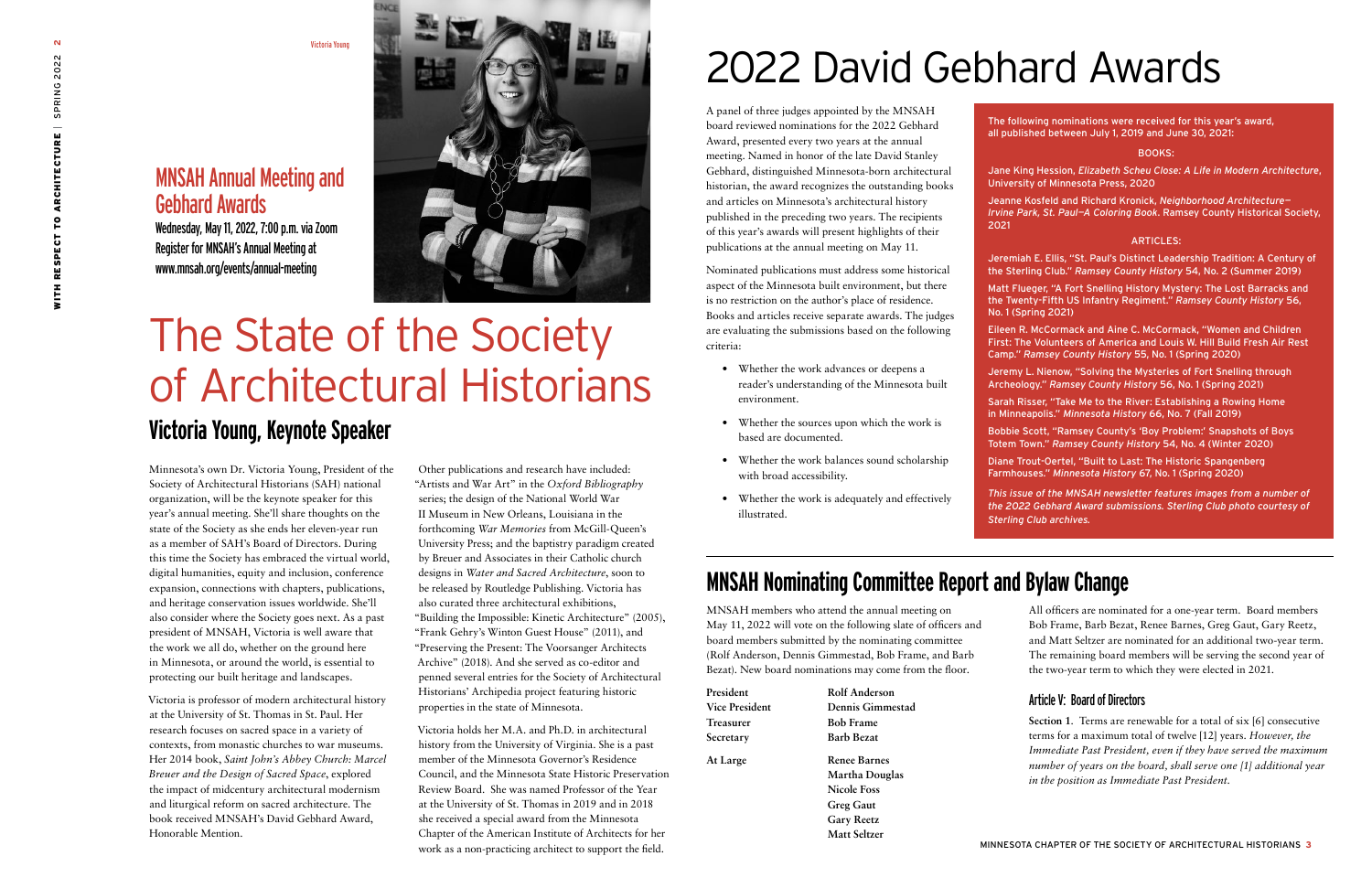# **N** Denis Gardner

MNSAH is sad to announce the death of Denis Gardner, the National Register Historian at the Minnesota State Historic Preservation Office, who died unexpectedly at age 56. He was a friend and colleague to many MNSAH members.

Denis was born on March 19, 1965 in Germany, where his father was stationed while serving in the United States Army. He later moved to Minnesota and received a Bachelor of Arts degree with a major in history from Metropolitan State University and earned a Master of Liberal Studies at the University of Minnesota. His thesis focused on the National Register of Historic Places program.

From 1996 to 2002, Denis worked as a Consulting Historian and Architectural Historian for Hess Roise and Company in Minneapolis. From 2003 to 2011, he worked as an independent consultant. In these roles, he completed an array of context studies, surveys, property evaluations, National Register Nominations, and documentation projects for the Historic American Building Survey (HABS) and the Historic American Engineering Record (HAER).

In 2011, Denis joined the staff of the Minnesota State Historic Preservation Office as National Register Historian. His responsibilities included managing the National Register program and providing expertise and coordination for related programs administered by the office.

Denis is the author of *Minnesota Treasures: Stories Behind the State's Historic Places* (Minnesota Historical Society Press), which received a Minnesota Book Award and an Award of Merit and Distinction from the American Association of State and Local History. He is also the author of *Wood, Concrete, Stone, and Steel: Minnesota's Historic Bridges* (University of Minnesota Press), which received MNSAH's David Gebhard Award, Honorable Mention. His most recent book was *Our Minnesota State Capitol: From Groundbreaking Through Restoration* (Minnesota Historical Society Press).

Denis made remarkable contributions to our understanding of the state's architecture and history. We are fortunate that he will live on through his research and publications, which will continue to benefit future generations. But today we reflect on the loss of our friend and colleague and remain grateful for his impact on our lives.

**ROLF ANDERSON** 





1965-2022



#### Denis Gardner. Photo Bill Klotz courtesy Minnesota Lawyer

## Photos from MNSAH's 2021 Fall Tour at Noerenberg Barn and Gardens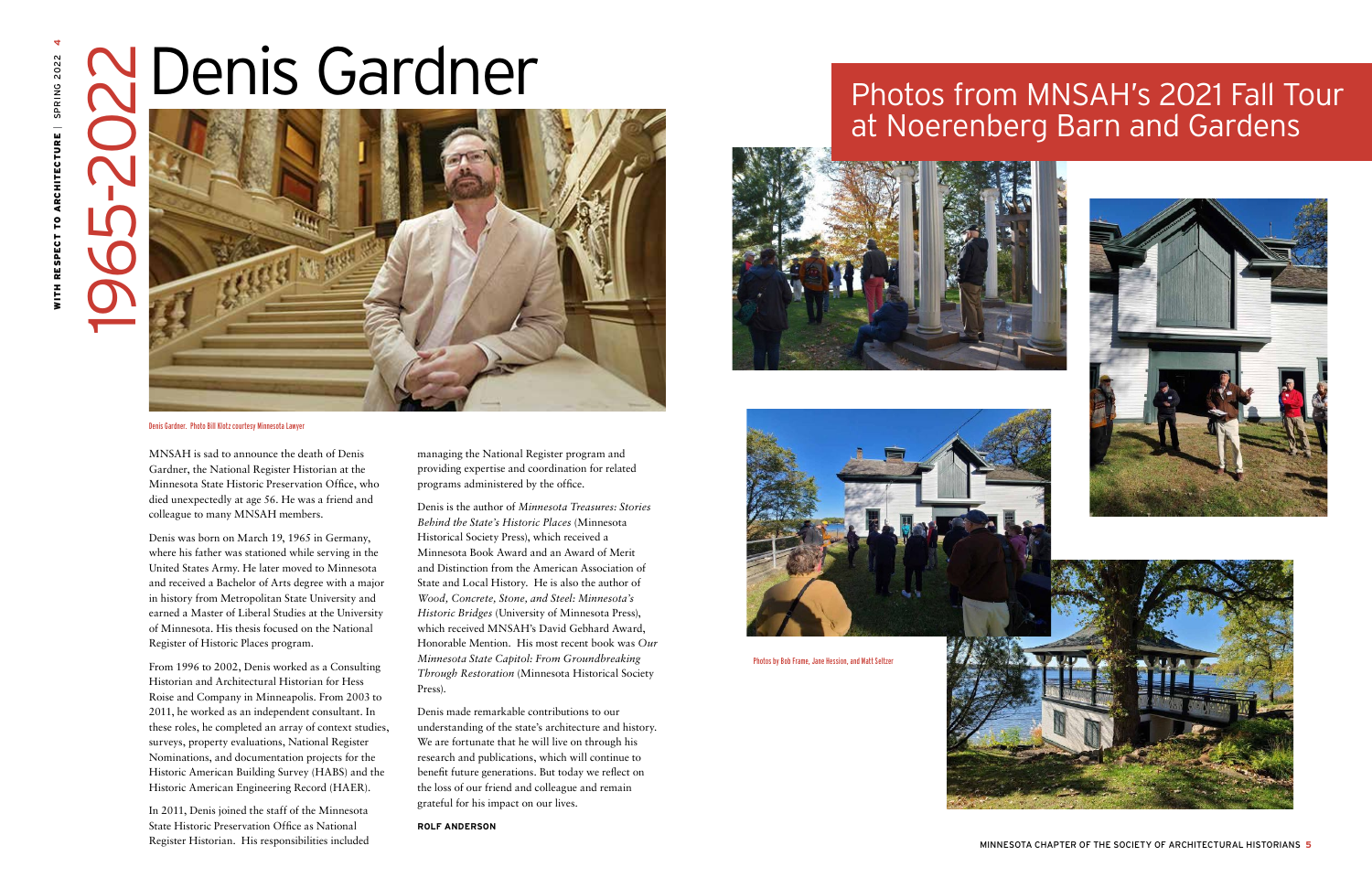$\mathsf{new}_{\sf recon}^{\sf tree}$ 

RD  $\mathbf{o}$  $\mathbf{r}$ 

분 ۰  $\pmb{\Sigma}$  $\bullet$  $\mathbf{R}$ 

**Works in Progress** 



MNSAH's Works in Progress event on February 17, 2022 featured the following speakers and presentations:

#### Rolf Anderson – The Frederick and Maryanna Manfred House

MNSAH president Rolf Anderson shared the research he conducted in conjunction with the preparation of a National Register of Historic

Places Nomination for the Frederick and Maryanna Manfred House.

The Manfred House is located in southwestern Minnesota, approximately two miles north of the city of Luverne. Built in 1961 for the author Frederick Manfred and his family, the house is positioned at the southern edge of a geographic feature known as the Blue Mound, a linear escarpment of vibrant Precambrian Sioux Quartzite bedrock. The site for the house was selected because the Blue Mound epitomized Manfred's deep connection to the land and the literary inspiration it provided. Views from the house encompass both Iowa and South Dakota, part of the region that Manfred featured in many of his works.

Designed by architect Myron Kehne, the Manfred House represents an exceptional example

of organic design, also referred to as the Wrightian style. Engaged with a living rock wall, the house is sensitively placed below the crest of a hill and embraces its site. When viewed from the north, east, and west, the building recedes into the landscape and is scarcely visible. The use of native materials, common in organic design, takes on particular meaning as the construction stone was quarried from the Blue Mound itself, allowing the masonry walls to blend visually into the existing rocky outcroppings.

The complex geometries of the house are a response to the topography of the site, which, along with expanses of glass, maximize the engagement with the natural environment and the views the site affords. The incorporation of the natural environment continues in the interior with the living rock wall forming the

October 16, 2021 was a happy day for MNSAH when we held our first in-person event since the onset of COVID-19. The event was a tour of the Noerenberg Barn and Gardens located on Lake Minnetonka. It felt like a particularly joyous occasion to once again see our MNSAH family in person!

Rolf Anderson discussed the history of the property along with staff from Three Rivers Park District that included Bill Walker, Jayne Becker, Mandy Wintheiser, and Arla Carmichiel. Our experience was enhanced by a magnificent fall day. Photos of the event are included in this issue of the newsletter.

■

Work is progressing on a project to compile biographical, career, and other pertinent information about

the interviewees featured in our Minnesota Modern Masters program. This contextual information will enhance the viewer experience by explaining more about who the interviewees are and why they were chosen to be interviewed. Jane King Hession and Linda Mack are the architecture writers who were chosen to compile the information. MNSAH received a Minnesota Historical and Cultural Heritage Grant to fund the project.

■

MNSAH has still not received notification about when consultations will begin concerning Phelps Mill in Otter Tail County. MNSAH is a consulting party regarding a proposal to remove the mill's 1908 stone dam to facilitate fish passage on the Otter Tail River. We are

concerned about the possible impact the delay might have on the ability to engage in thoughtful and thorough discussions that will consider alternatives to the removal of the dam. The mill is considered the most complete mill complex in the five-state region.

■

We hope many of you can attend MNSAH's virtual annual meeting in May. But we are looking forward to leaving the virtual world and organizing in-person events this year so that our members can experience significant architectural sites all together and in person.

Rolf Anderson MNSAH President

The Manfred House. Photo Rolf Anderson entire rear wall of the interior. The Manfred House represents a high level of realization of the principles of organic design and a remarkable integration of the built and natural environments.

Manfred is an important Minnesota author whose works are known for their historical accuracy, sense of place, and lyrical depiction of heroic characters. A number of his most important works were written from his writer's studio, which is positioned atop the house with expansive views of the surrounding region. The house was later acquired by the state of Minnesota as an addition to nearby Blue Mounds State Park. However, the state has expressed an interest in demolishing the house. As a result, friends and family of Frederick Manfred organized a group called Save the Manfred House in order to try and preserve this important building. Nominating the property to the National Register will call attention to the Manfred House and help to facilitate its preservation.

#### Rebecca Walker - Greenspace, White Space: Race, Real Estate, and the Minneapolis Park and Recreation Board

Rebecca Walker, a PhD student in urban planning at the University of Minnesota, discussed her ongoing research, which considers how real estate developers in the early 20th century used both racial deed covenants and urban greening initiatives to create spaces of concentrated value and racial privilege, transforming Minneapolis's geography. Beginning in 1910, real estate developers in Minneapolis began adding racial covenants to deeds, clauses that prevented the sale or occupancy by anyone considered not white. Covenants were added

into deeds by both private citizens and real estate developers and were encouraged by city governments as tools for promoting residential segregation. Common in American cities beginning in the early twentieth century, they were also incredibly long-lasting—tied to the property rather than the individual buyer or seller. Covenants remained enforceable regardless of how many times the property was bought or sold until the U.S. Supreme Court ruled them unenforceable in 1948.

The University of Minnesota's Mapping Prejudice project has been working to uncover the hidden history of racial covenants in Minneapolis, producing the first complete and digitized map of racial covenants for any metropolitan area in the U.S. Rebecca's research builds on the insights of the Mapping Prejudice project, using their maps to study the intertwined history of Minneapolis's park system and the history of racial segregation in the city. She used extensive archival research and digital mapping tools to understand how the developers who added racial covenants to deeds in their developments also shaped where the Park Board constructed and improved new greenspaces.

Developers hoped that the combination of racial restrictions and green amenities would entice prospective buyers and allow them to extract more profit from their developments. As a result, there is a racially covenanted property within one block of more than 75% of the parks opened in Minneapolis from 1910-1955, the period in which racial covenants were used in Minnesota. This outcome is the result of three strategies employed by developers: 1) strategic development of adjacent



land *after* the Park Board announced a new park, 2) offering to pay park acquisition and improvement costs if the Park Board agreed to develop a park in their neighborhood, or 3) directly selling or donating a portion of the land in their development to the Park Board for a new park. The result of these activities is a park system that is highly unequal, with park land and amenities disproportionately concentrated in neighborhoods of Minneapolis that today remain overwhelmingly white.

This research shines light on the origins of environmental injustice in Minneapolis, highlights how unequal public investments in greenspace have contributed to the racial wealth gap, and makes clear the long-lasting impacts of our investments in the built environment.

Both presentations may be viewed at https://vimeo.com/manage/ videos/681669355.

Parks that opened from 1910- 1955 are shown in red. There was a racially covenanted property within one block of more than 75% of these parks. The Park Board knowingly collaborated with developers adding racial restrictions to their properties. Covenants data from Mapping Prejudice project; cartography by Rebecca Walker